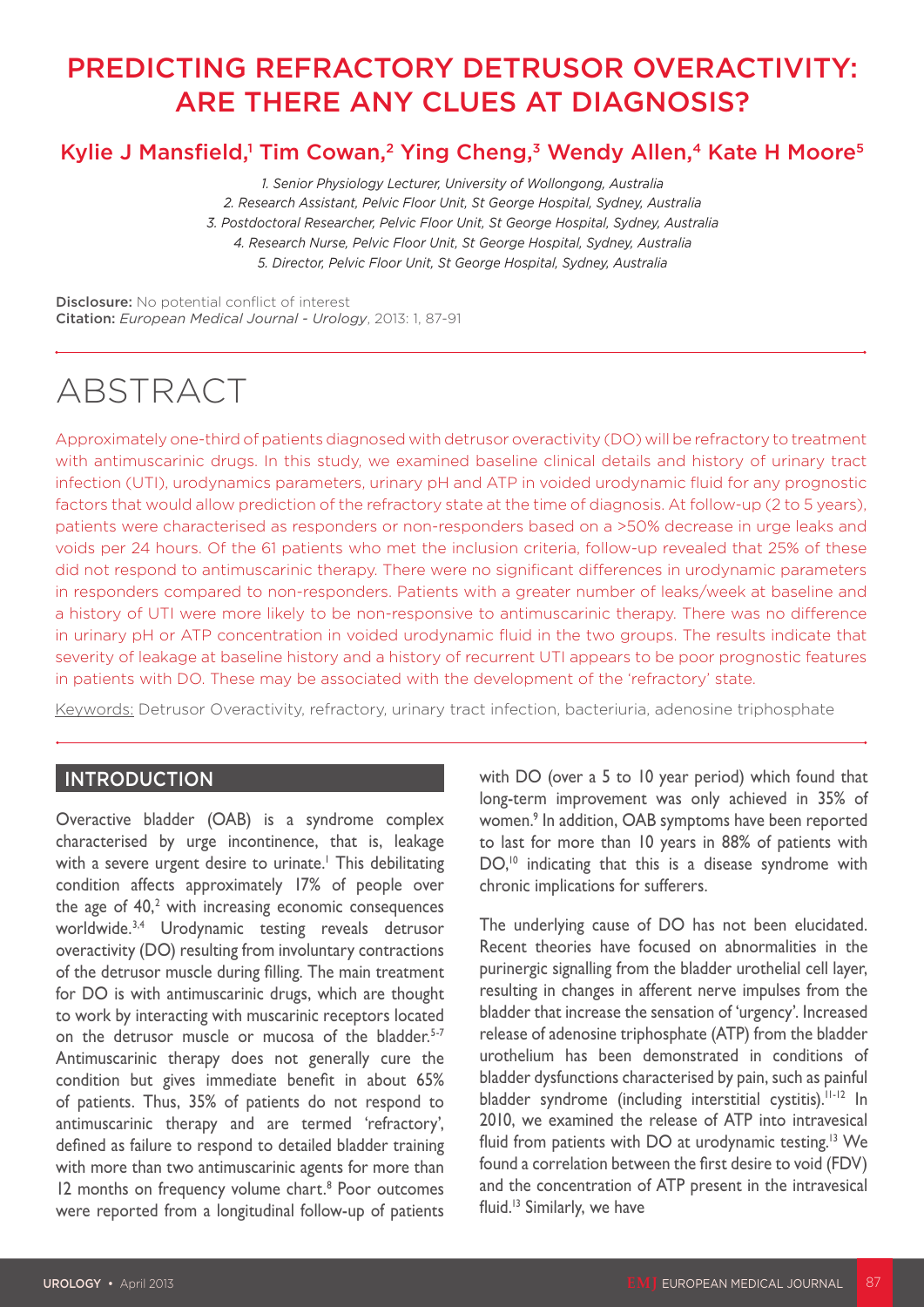recently reported that intravesical ATP concentration correlates with the FDV in patients with OAB syndrome (without urodynamically proven DO).<sup>14</sup> Taken together, these studies indicate a role for ATP in bladder sensation. However, whether the magnitude of ATP release during bladder filling can predict treatment response has never been studied.

Several recent studies have described high rates of bacteriuria (25-40%) in women with urodynamic refractory DO<sup>15</sup> and a wider group with clinical overactive bladder (OAB) syndrome.<sup>16-17</sup> Despite this, infection has largely been ignored as a contributor to the aetiology of refractory DO.18 The aims of the current study were to evaluate patient response to antimuscarinic therapy in relation to 1) patient history of bacterial cystitis at the first visit and 2) ATP concentration in voided urodynamic fluid at baseline urodynamics.

## METHODS

Patients who had presented for urodynamic testing between January 2008 - April 2011 at our regional Department of Urogynaecology who had been recruited into a study of ATP levels in voided urodynamic fluid  $(n=118)^{13}$  were considered for this study. Three weeks prior to urodynamics testing patients had an initial visit when history was taken together with screening midstream urine for detection of bacterial cystitis. Any patients with a positive result for bacterial cystitis were treated with appropriate antibiotics before urodynamics

was performed. Only patients who were not symptomatic for urinary tract infection (i.e. absence of foul-smelling urine and dysuria) were eligible for urodynamics. Patients who had a urodynamic diagnosis of idiopathic DO, that is involuntary detrusor contractions during the filling phase which were either spontaneous or provoked (n=61), were followed-up. Patients who were either urodynamically normal or pure urodynamic stress incontinence with no urge symptoms were excluded from this follow-up study as treatment response would not equate to antimuscarinic efficacy (n=48). Patients with neurological disorders  $(n=1)$ , any voiding dysfunction  $(n=2)$ , or previous deep pelvic radiotherapy (n=3) were excluded. In addition, women who were unable to receive antimuscarinics (i.e. Dementia/Glaucoma n=3) were also excluded.

Following urodynamic diagnosis patients with idiopathic DO received routine clinical care including bladder training and antimuscarinic therapy. Patient response to antimuscarinic therapy was determined by frequency volume chart (urge leaks and voids per 24 hours, nocturia). 'Response' was denoted as greater than 50% benefit on urge leaks and voids per 24 hours. Additional patient history was recorded, including age, duration of symptoms, menopausal status, number of pregnancies/births, number of antimuscarinic agents tried, and urodynamic parameters. Comparison of findings in responders compared with non-responders was undertaken using a Mann-Whitney test.

Patient history of bacterial cystitis was defined as either

|                                                 | Responders<br>$(n=37)$ | Non-Responders<br>$(n=1)$ | Significance |
|-------------------------------------------------|------------------------|---------------------------|--------------|
| Age (range)                                     | 66.00 (32-92)          | 66.50 (33-87)             | <b>NS</b>    |
| Leaks/week (IQR)                                | $7(3-18)$              | $21(12-29)$               | $p=0.014$    |
| Post menopause (%)                              | 78%                    | 83%                       | <b>NS</b>    |
| Pregnancies (range)                             | $3(0-6)$               | $3(0-5)$                  | <b>NS</b>    |
| Births (range)                                  | $2(0-6)$               | $3(0-5)$                  | <b>NS</b>    |
| UTI ever                                        | 48.5%                  | 91%                       | $p=0.015$    |
| Any recurrent UTI                               | 21%                    | 63.5%                     | $p=0.013$    |
| No history of UTI                               | 46%                    | 8%                        | $p=0.01$     |
| Duration of symptoms<br>(range, years)          | $6.38(2-29)$           | $7.83(2.5-25)$            | <b>NS</b>    |
| Number of antimuscarinic drugs<br>tried (range) | $1(1-4)$               | $2.5(2-7)$                | $p=0.0026$   |

#### Table 1. Clinical history for patients with DO characterised as responders or non-responders.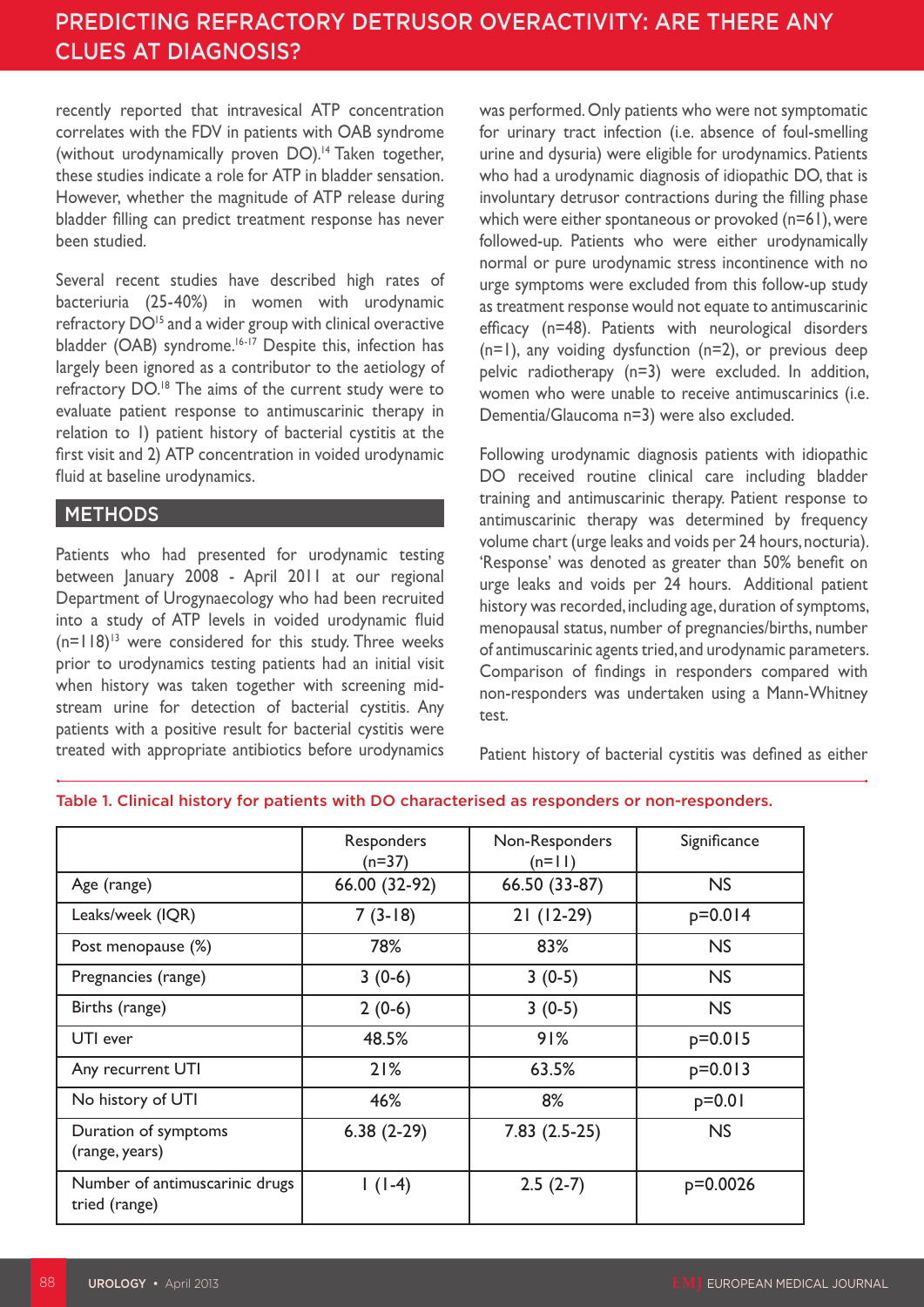'recurrent UTI' which was more than 3 proven episodes of infections in 5 years;<sup>19</sup> "any UTI", that is any proven UTI during the patient's adult life, or no history of UTI. Comparison of the prevalence of UTI in responders and non-responders was undertaken with a chi-squared test. In addition, laboratory findings of urinary pH and concentration of ATP in voided urodynamic fluid was collated and compared by Mann-Whitney U test. Because a correlation between ATP in voided urodynamic fluid and the FDV has previously been reported, $13$  we also examined this relationship in the responders and nonresponders using linear regression. All statistical analyses were undertaken using GraphPad Prism (version 6).

#### RESULTS

Of the 118 patients who had ATP determinations at the time of their diagnosis, 61 met the inclusion criteria. Nine patients were lost to follow-up (despite contacting the GP) and three were completely non-compliant with therapy, thus 49 patients underwent treatment and could be traced. Follow-up revealed that 37 of these (75%) had responded to antimuscarinic therapy and 12 (25%) were non-responders. The follow up period for this study was ranged from 2 to 5 years.

In examining the clinical history (collected at first presentation) there were no significant differences between responders and non-responders in relation to age, parity, menopausal status, or duration of symptoms (Table 1). However, baseline severity of leakage gave some significant prognostic information in that severity of leakage was greater in non-responders (median 21 leaks/

|  |                          |  | Table 2. Patient data collected at urodynamic |
|--|--------------------------|--|-----------------------------------------------|
|  | diagnosis (Median, IQR). |  |                                               |

|                                                       | Responders<br>$(n=37)$  | Non-<br>Responders<br>$(n=12)$ | Significance |
|-------------------------------------------------------|-------------------------|--------------------------------|--------------|
| First desire to void<br>(FDV, mL)                     | 170<br>$(135-235)$      | 190<br>$(130-260)$             | NS           |
| Maximum<br>Cystometric<br>Capacity (MCC,<br>mL)       | 410<br>$(312-492)$      | 417<br>$(367 - 473)$           | <b>NS</b>    |
| Maximum Det-<br>rusor Pressure<br>$(p$ DET, mm $Hg$ ) | 35<br>$(24-45)$         | 42<br>$(27-55)$                | NS           |
| Urinary pH                                            | 6.41<br>$(5.53 - 7.02)$ | 5.98<br>$(5.54-6.33)$          | NS           |
| <b>ATP</b><br>concentration<br>(nM)                   | 2.4<br>$(0.6 - 14.9)$   | 2.95<br>$(1.5 - 5.88)$         | <b>NS</b>    |



Figure 1. Correlations between ATP concentration in voided urodynamic fluid and FDV in patients with DO who respond to antimuscarinic therapy (open circles, p=0.039) and in patients who are non-responders (p=0.25, closed circles).

week) compared to responders (median 7 leaks/week, p=0.01, Mann-Whitney, Table 1). Interestingly, there was a difference between UTI history and the clinical outcome (p<0.0001, chi-square). A significantly higher percentage of the non-responders had a history of both recurrent UTI (p=0.013, Mann-Whitney) and any UTI episode (p=0.034, Mann-Whitney, Table 1) while a significantly higher percentage of responders had no UTI history (p=0.0005, Mann-Whitney, Table 1). The non-responders had been treated with a median of 2.5 antimuscarinic agents (ranging from 2 to 7). This was significantly greater than the number of antimuscarinic agents than the responders had been treated with ( $p=0.03$ , median 1, range 1 to 4, Table 1).

In examining urodynamic parameters of responders compared to non-responders there was no significant difference between FDV, maximum cystometric capacity (MCC) and maximum detrusor pressure (Table 2). The ATP concentration in voided urodynamic fluid did not differ between responders and non-responders (Table 2). A significant correlation between ATP in voided urodynamic fluid and FDV (Figure 1) was seen in the responders  $(p=0.039, r^2=0.12)$  but not in the non-responders (p=0.25,  $r^2 = 0.14$ ).

Urodynamic parameters and ATP concentration in voided urodynamic fluid was also analysed in relation to patients who had a history of UTI (n=31) and those with no proven episodes of infection (n=18). In this instance there was again no significant difference in FDV, MCC and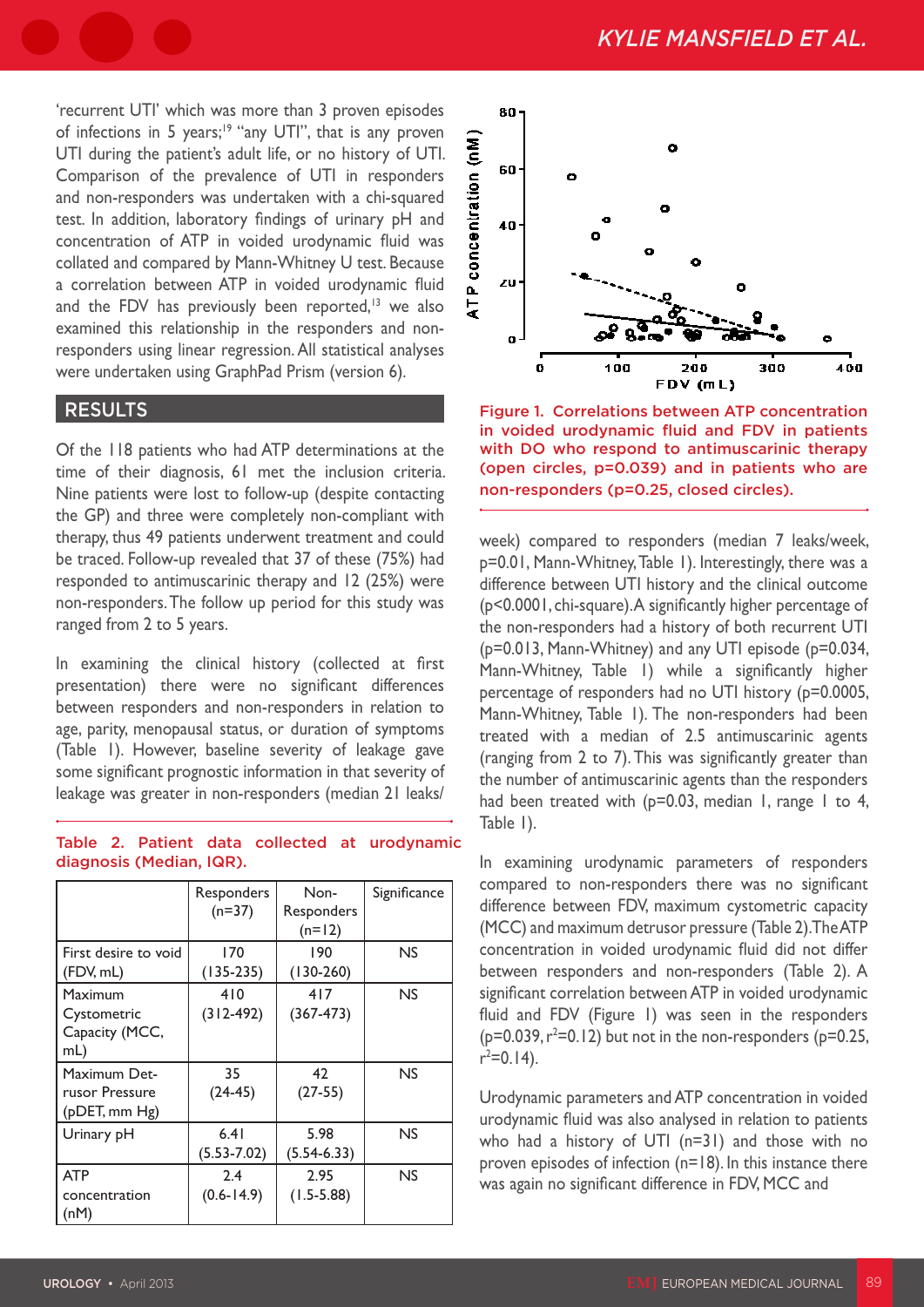# PREDICTING REFRACTORY DETRUSOR OVERACTIVITY: ARE THERE ANY CLUES AT DIAGNOSIS?

|                                                 | UTI<br>$(n=31)$         | No history<br>of UTI<br>$(n=18)$ | Significance |
|-------------------------------------------------|-------------------------|----------------------------------|--------------|
| First desire to void<br>(FDV, mL)               | 167<br>$(133 - 250)$    | 193<br>$(121 - 232)$             | NS           |
| Maximum<br>Cystometric<br>Capacity<br>(MCC, mL) | 389<br>$(300-440)$      | 422<br>$(365 - 500)$             | NS           |
| Maximum Detrusor<br>Pressure<br>(pDET, mm Hg)   | 40<br>$(26-45)$         | 32<br>$(20-55)$                  | NS           |
| Urinary pH                                      | 6.255<br>$(5.5 - 6.49)$ | 6.46<br>$(5.45 - 7.05)$          | NS           |
| ATP concentration<br>(nM)                       | 3.9<br>$(1.4 - 10.4)$   | 0.9<br>$(0.36 - 4.66)$           | p=0.049      |

#### Table 3: Effect of a history of UTI on urodynamic parameters (Median, IQR)

maximum detrusor pressure (Table 3). However the ATP concentration in voided urodynamic fluid was significantly higher in patients with a history of UTI (p=0.049, Mann-Whitney, Table 3).

### **DISCUSSION**

In this study we have found that both baseline severity of leakage and history of UTI are important prognostic features. Increased severity of leakage was seen in patients who were not responsive to antimuscarinic therapy. Similarly, Morris and associates reported in 2008 that severe urge incontinence at presentation was associated with treatment failure,<sup>9</sup> although the cause of this leakage has not been determined.

For the past 30 years, the possible role of subclinical infection/inflammation in the etiology of DO has largely been ignored. A number of studies have reported an increased prevalence of bacteriuria in patients newly diagnosed DO.20-23 Similarly, bacterial cystitis has been described in patients with OAB syndrome, who had not had urodynamics.<sup>17</sup> Thus several authors have now shown that the incidence of bacteriuria/bacterial cystitis is more common in new onset DO (or incontinent women with OAB) than in controls, although a relationship between cystitis and refractory DO has not previously been reported.

In this study we report that the likelihood of a patient having a history of recurrent UTI was three-fold greater in patients who failed to respond to antimuscarinic therapy (non-responders) compared to those who respond to therapy. Thus, our results suggest that recurrent UTI,

or indeed a history of UTI, may have importance in the acquisition of a 'refractory' state. In the last 2 years there have been two preliminary studies of antibiotic therapy in patients with OAB. In both trials, antibiotic therapy (in combination with antimuscarinic drugs and bladder training<sup>24</sup>) or antibiotics alone<sup>25</sup> was seen to significantly improve the treatment response, as indicated by a reduction in voids per day<sup>24-25</sup> or urgency scores.<sup>25</sup>

One proposed mechanism is that bladder inflammation, associated with bacteriuria, evokes increased afferent nerve activity in response to bladder distension.26-28 Patients with refractory DO have been found to have increased expression of nociceptive neuropeptides such as substance P.<sup>29</sup> Similarly, nerve growth factor (NGF) is increased in biopsies and urine of refractory patients.<sup>30</sup> In addition to NGF, elevated levels of pro-inflammatory cytokines have been reported in OAB patients.<sup>31-32</sup>

The second aim of this study was to determine if the ATP concentration in voided urodynamic fluid was able to prognosticate the response to antimuscarinic therapy. Our results indicate that this was not the case, with ATP concentration in voided urodynamic fluid not being able to be used as a useful biomarker to predict response to antimuscarinic therapy for patients with DO. It is of interest that the previously observed correlation between FDV and ATP in voided urodynamic fluid<sup>13</sup> was preserved in the patients who responded to antimuscarinic therapy, but was lost in the non-responders, although it is likely that this is related to the small number of patients in the latter group (n=12). Also of interest is the finding that the ATP concentration in voided urodynamic fluid from patients with a history of UTI is significantly higher (p=0.049) than that in patients who had no history of infection. This is in contrast to our findings of decreased ATP in patients with a current bacterial infection. $33$  It is possible that a history of infection alters the long-term response of the urothelium to stretch, leading to increased release of ATP as opposed to a current infection decreasing ATP release possibly through a decrease in urothelial cell viability.<sup>34</sup> These differences in ATP release in patients with a current infection and a history of infection need to be further investigated to fully understand the way in which infection alters urothelial responses.